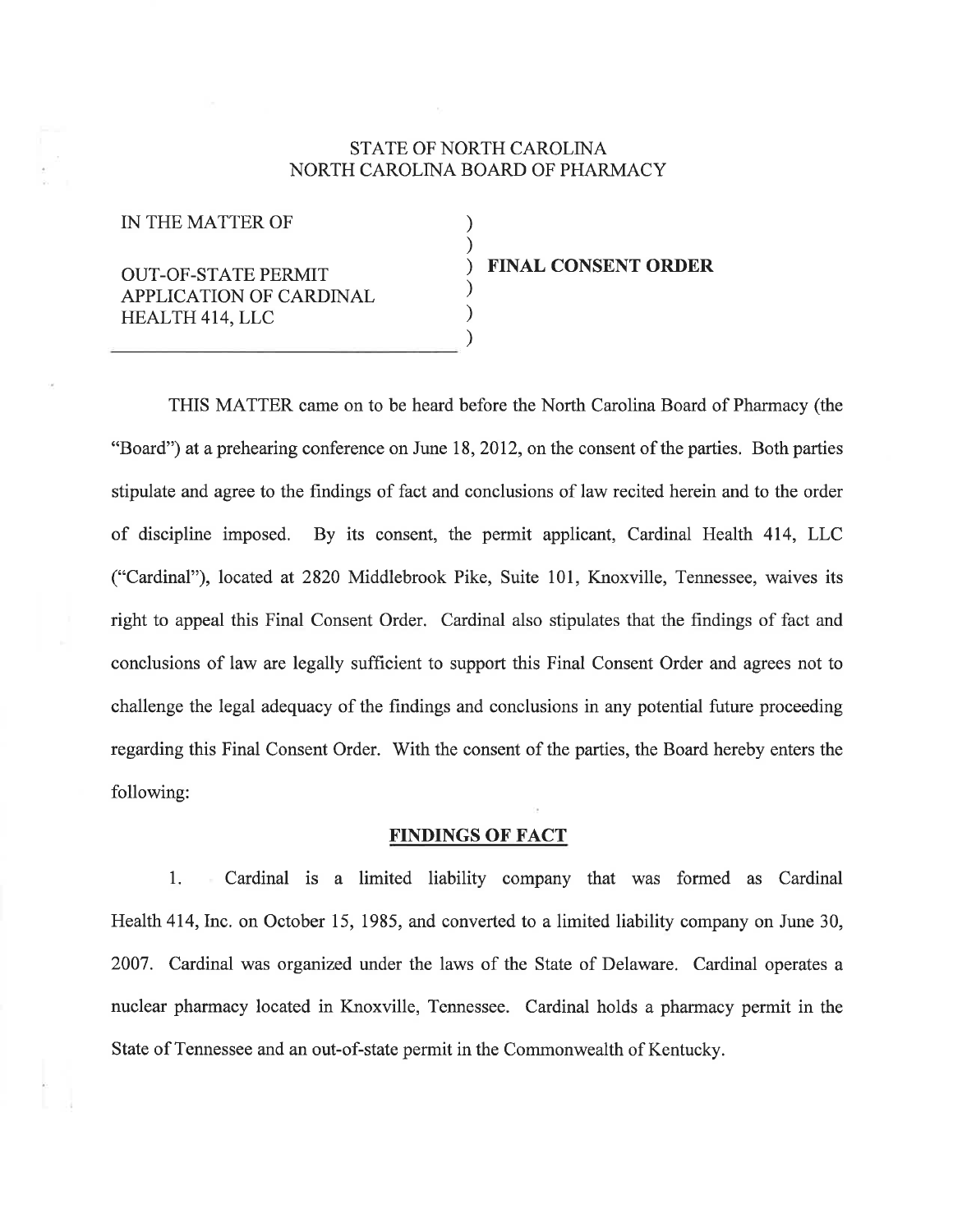2. Cardinal makes the following representations: Cardinal Health 414, LLC also operates nuclear pharmacies in a number of other states, including North Carolina. In November 2011, the Cardinal permit applicant began to consider applying for a North Carolina permit, with the plan that it would serve as a contingency option in the event that Cardinal's North Carolina pharmacies could not service their customers. On November 23,201I, before Cardinal had completed its application for a North Carolina permit, Cardinal's North Carolina PET manufacturing facility suffered from equipment malfunctions that prohibited it from manufacturing Flourodeoxyglucose (F-18 FDG). Because the manufacturing facility was down, Cardinal's North Carolina nuclear pharmacy was unable to fulfill four orders for F-l8 FDG. Due to the exigency, the Cardinal permit applicant fulfrlled those orders without an out-of-state pharmacy permit having been issued under North Carolina General Statutes \$ 90-85.214. At no other time has this Cardinal permit applicant shipped, mailed or dispensed prescription drugs into the State of North Carolina.

3. On December 28,201I, Cardinal submitted an out-of-state permit application in which it truthfully disclosed that it had previously shipped prescription drugs into the State of North Carolina without an out-of-state pharmacy permit.

4. The Board accepts Cardinal's representation that the permit applicant has made only one shipment consisting of 4 prescriptions into the State of North Carolina, and that shipment was made on November 23,2011.

5. As of the date of this order, Cardinal does not operate an Internet Pharmacy as defined in 21 NCAC 46 .1317(17).

6. With respect to the prior prescriptions shipped into North Carolina, the Board is unaware of instances where Cardinal and its pharmacists actually knew or reasonably should

)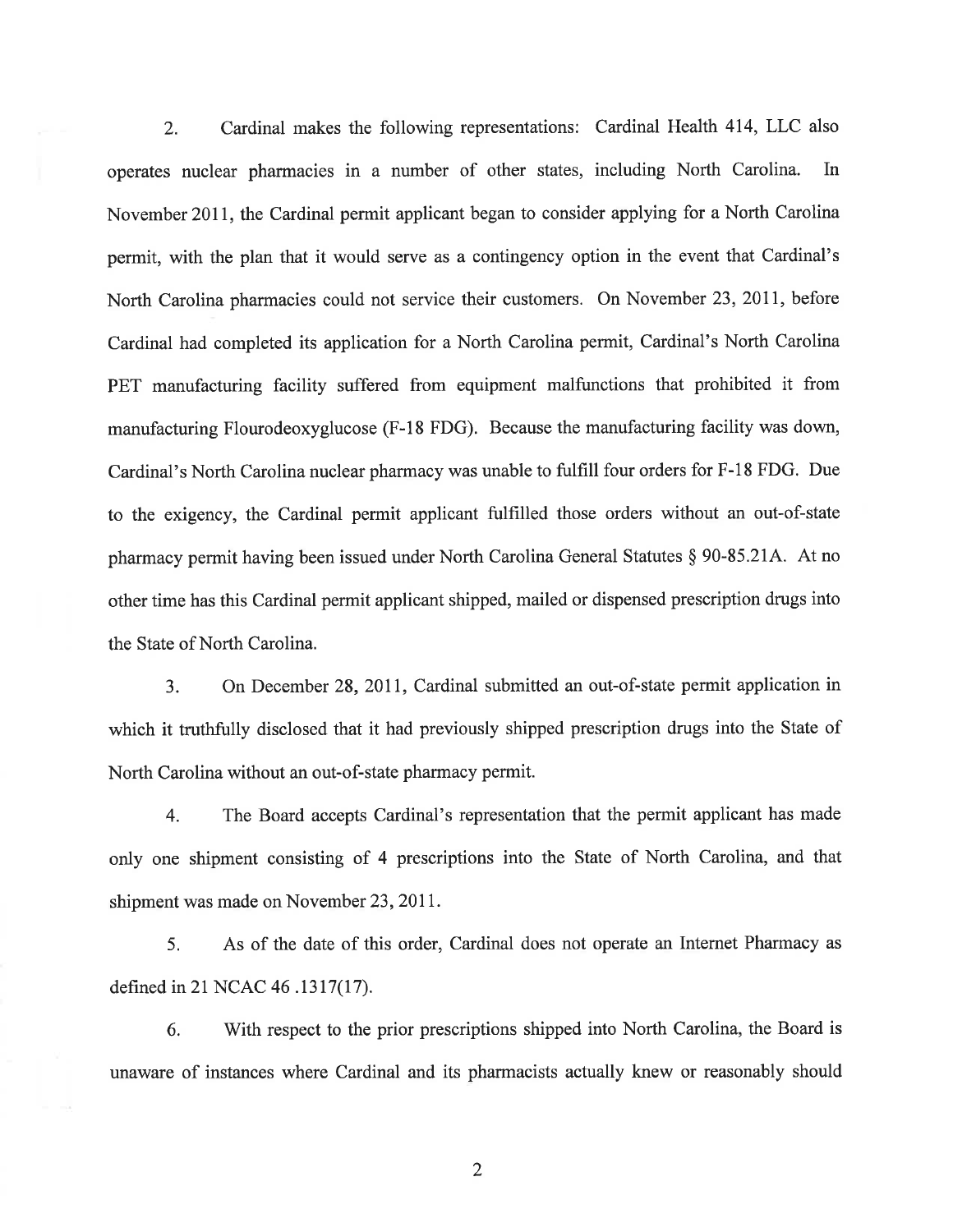have known that the order was issued without a physical examination of the patient and in the absence of a prior prescriber-patient relationship in violation of 21 NCAC 46 .1801(b) or otherwise was not a valid prescription, and Cardinal represents that there were no such instances.

7. Cardinal represents and the Board accepts that Cardinal has never had any disciplinary action or investigation by any federal or state pharmacy regulatory authority involving this pharmacy or any of the pharmacists associated with this Cardinal pharmacy,

## CONCLUSIONS OF LAW

Based on the above findings, the Board concludes as a matter of law:

l. Cardinal violated North Carolina General Statutes \$\$ 90-85.214 and 90-85.38(b) by shipping prescription drugs into the State of North Carolina without an out-of-state pharmacy permit on November 23, 2011.

2. Respondent admits that the conduct in this matter violated North Carolina law and constitutes sufficient grounds for disciplinary action in connection with its permit application under North Carolina General Statutes \$ 90-85.38.

3. The Board has considered the following as substantial mitigating factors in this case:

- Cardinal's violations were of a very limited number and occurred on one day. a.
- Cardinal had a good faith belief that the shipments were justified by an exigency, although that belief was incorrect, because the shipments were illegal and the orders could have been transferred to another permitted pharmacy.  $b_{r}$

J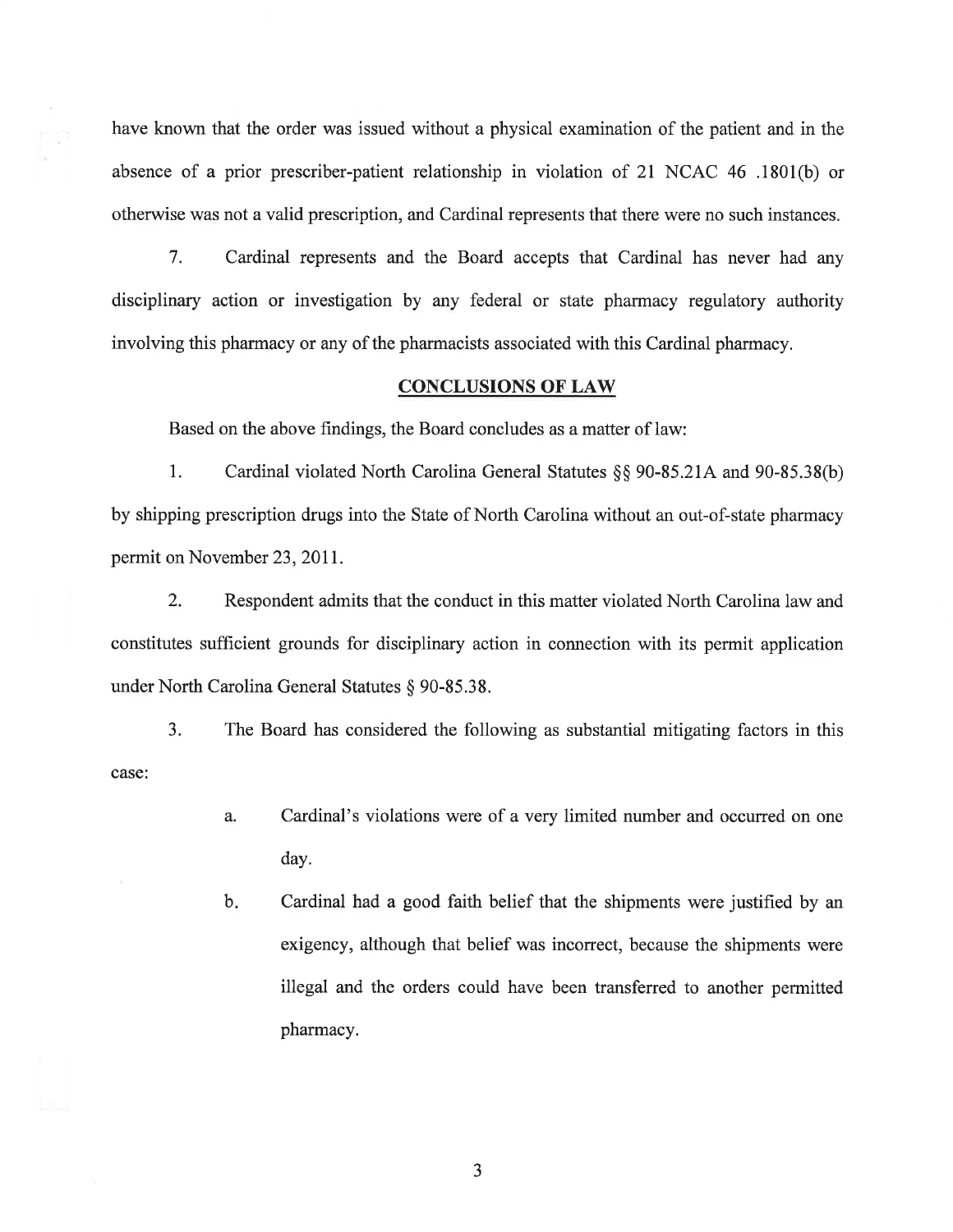- The Board has no information that Cardinal and its pharmacists have ever shipped prescription drugs into the State of North Carolina in circumstances where they actually knew or reasonably should have known that the order was issued without a physical examination of the patient and in the absence of a prior prescriber-patient relationship in violation of 21 NCAC 46 .1801(b) or otherwise was not a valid prescription.  $\mathbf{c}$ .
- Cardinal is not an Internet Pharmacy and otherwise does not have <sup>a</sup> business model that is likely to encourage or facilitate the shipment of drugs based on invalid prescriptions. d.

Based upon the foregoing, and with the consent of the parties, IT IS THEREFORE ORDERED that the permit application of Cardinal Health 474, LLC, is hereby GRANTED. However, the permit of Cardinal Health 4I4, LLC, is hereby INDEFINITELY SUSPENDED, but that suspension is stayed for a period of one year, upon the following conditions:

- 1. Respondent's permit is conditioned upon the accuracy of the information in its permit application, the information that it previously provided to the Board in connection with the review of the permit application, and the stipulated Findings of Fact above;
- 2. Respondent shall violate no laws governing the practice of pharmacy or the distribution of drugs, whether federal, North Carolina or the laws of any other state;
- 3. Respondent shall violate no rules and regulations of the Board;

4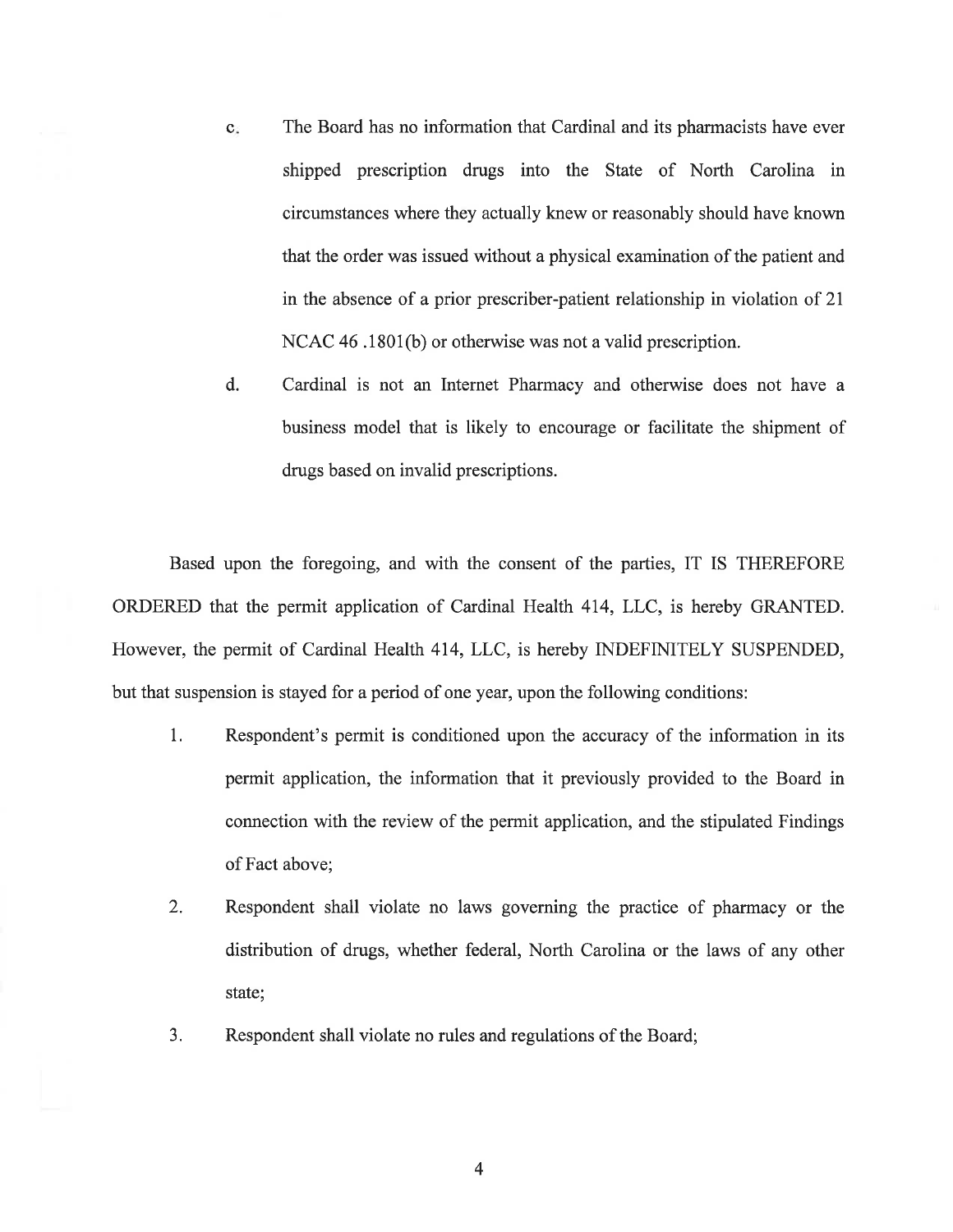4. Respondent shall cooperate with the Board, its attorneys, investigators and other representatives in any investigation and compliance with the provisions of this Consent Order.

This the  $\sqrt{4M}$  day of June, 2012.

NORTH CAROLINA BOARD OF PHARMACY

11 By: Jack W. Campbell, P Executive Director